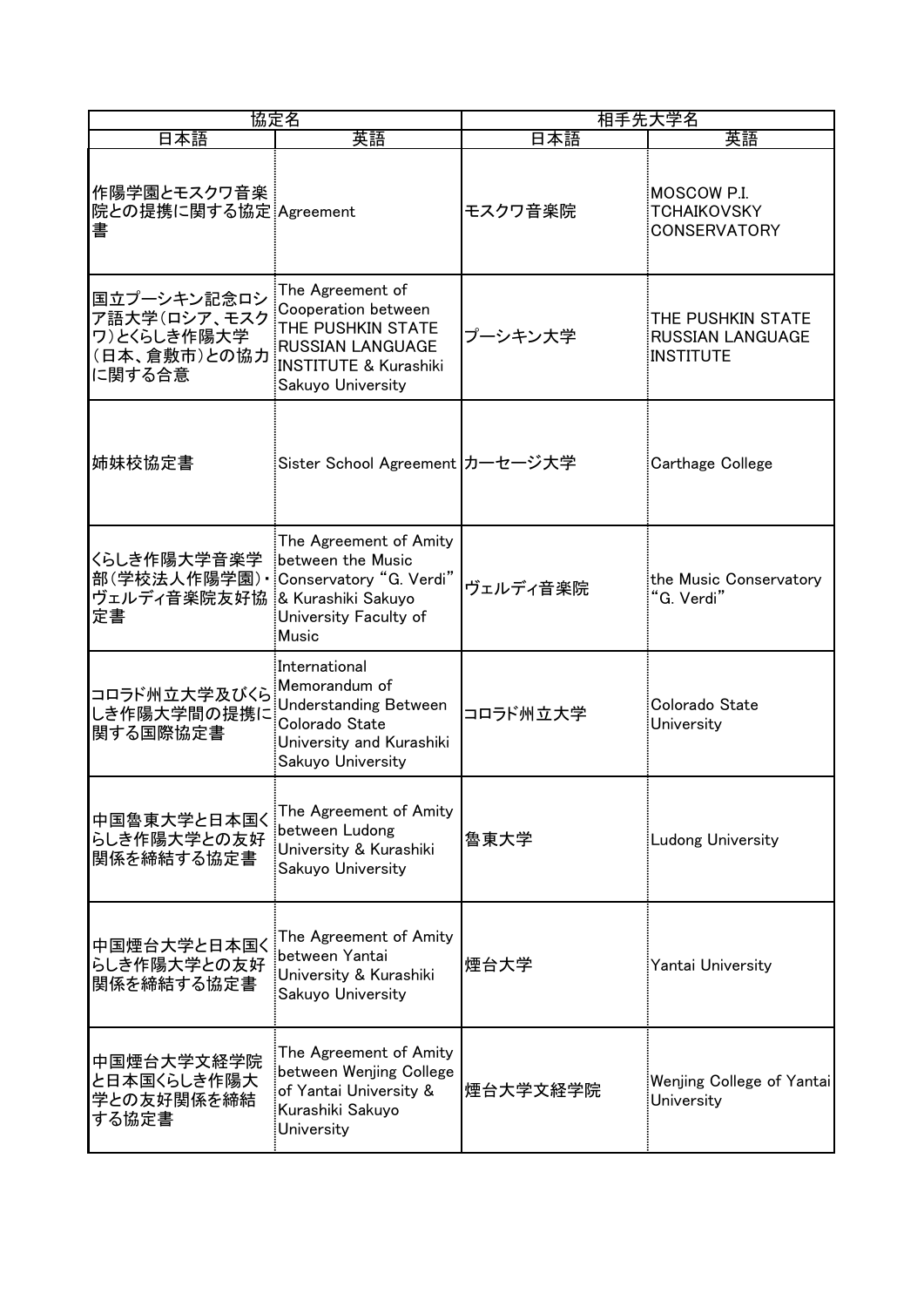| 中国山東大学威海分校<br>と日本国くらしき作陽大<br>学との友好関係を締結<br>する協定書 | The Agreement of Amity<br>between Shandong<br>University at Weihai &<br>Kurashiki Sakuyo<br>University                       | 山東大学威海分校   | Shandong University at<br><b>Weihai</b>            |
|--------------------------------------------------|------------------------------------------------------------------------------------------------------------------------------|------------|----------------------------------------------------|
| 日本国くらしき作陽大学<br>と中国大連大学との友好<br>関係を締結する協定書         | The Agreement of Amity<br>between Dalian<br>University & Kurashiki<br>Sakuyo University                                      | 大連大学       | Dalian University                                  |
| 中国大連外国語学院と<br>日本国くらしき作陽大学<br>との友好関係を締結する<br>協定書  | The Agreement of Amity<br>between Dalian<br>University of Foreign<br>Languages & Kurashiki<br>Sakuyo University              | 大連外国語学院    | Dalian University of<br>Foreign Languages          |
| 中国瀋陽音楽学院と日<br>本国くらしき作陽大学と<br>の友好関係を締結する<br>協定書   | The Agreement of Amity<br>between Shenyang<br>Conservatory of Music &  瀋陽音楽学院<br>Kurashiki Sakuyo<br>University              |            | <b>Shenyang Conservatory</b><br>of Music           |
| 大連大学音楽学院と日<br>本国くらしき作陽大学と<br>の友好関係を締結する<br>協定書   | The Agreement of Amity<br>between Music College<br>Dalian University &<br>Kurashiki Sakuyo<br>University                     | 大連大学音楽学院   | Music College Dalian<br>University                 |
| 瀋陽音楽学院大連校区<br>と日本国くらしき作陽大<br>学との友好関係を締結<br>する協定書 | The Agreement of Amity<br>between Dalian Campus,<br><b>Shenyang Consenatory</b><br>of Music & Kurashiki<br>Sakuyo University | 瀋陽音楽学院大連校区 | Dalian Campus,<br>Shenyang Consenatory<br>of Music |
| 星海音楽院と日本国くら<br>係を締結する協定書                         | The Agreement of Amity<br>between Xinghai<br>しき作陽大学との友好関 Conservatory of Music & 星海音楽院<br>Kurashiki Sakuyo<br>University     |            | Xinghai Conservatory of<br><b>Music</b>            |
| 長治学院と日本国くらし<br>き作陽大学との友好関<br>係を締結する協定書           | The Agreement of Amity<br>between Changzhi<br>University & Kurashiki<br>Sakuyo University                                    | 長治学院       | Changzhi University                                |